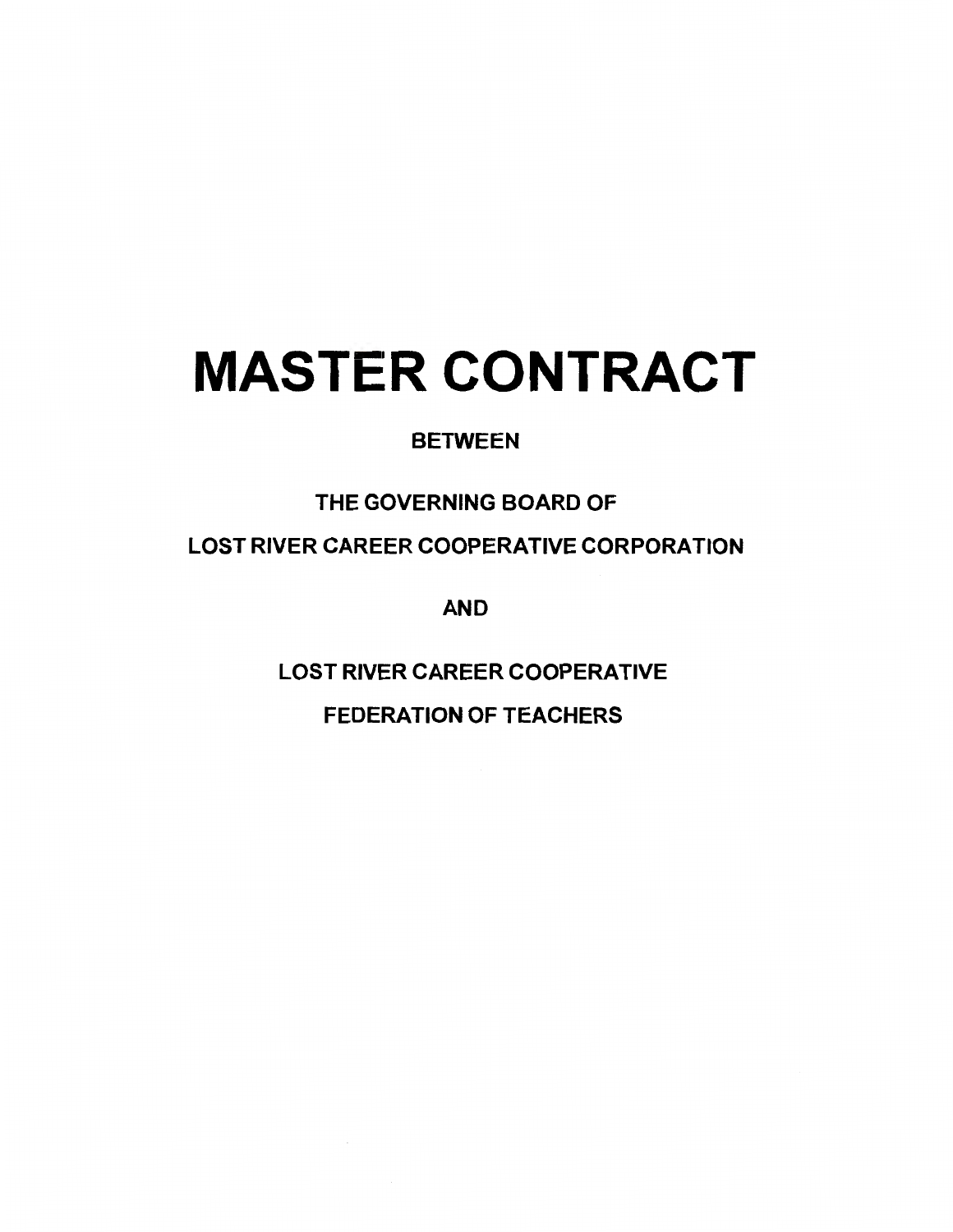## **MASTER CONTRACT**

## **BETWEEN** THE GOVERNING BOARD OF LOST RIVER CAREER COOPERATIVE CORPORATION **AND**  LOST RIVER CAREER COOPERATIVE FEDERATION OF TEACHERS

This master contract entered into by and between the Board of School Trustees of the Lost River Career Cooperative Corporation, hereinafter called the board, and the Lost River Career Cooperative Federation of Teachers, hereinafter called the association, shall be in full force and effect from July 1, 2021 through June 30, 2022.

WHEREAS: the Board and the Association recognize and declare that providing quality career and technical education for the students of Orange and Washington counties in Indiana is their mutual aim, and

WHEREAS: the Board has met with the Association designated representatives and entered into deliberate negotiations and discussions as provided by Public Law 217, Acts of 1973, and PL"48-2011 and PL 90-2011 , Indiana, concerning items contained in this contract, it is hereby agreed as follows: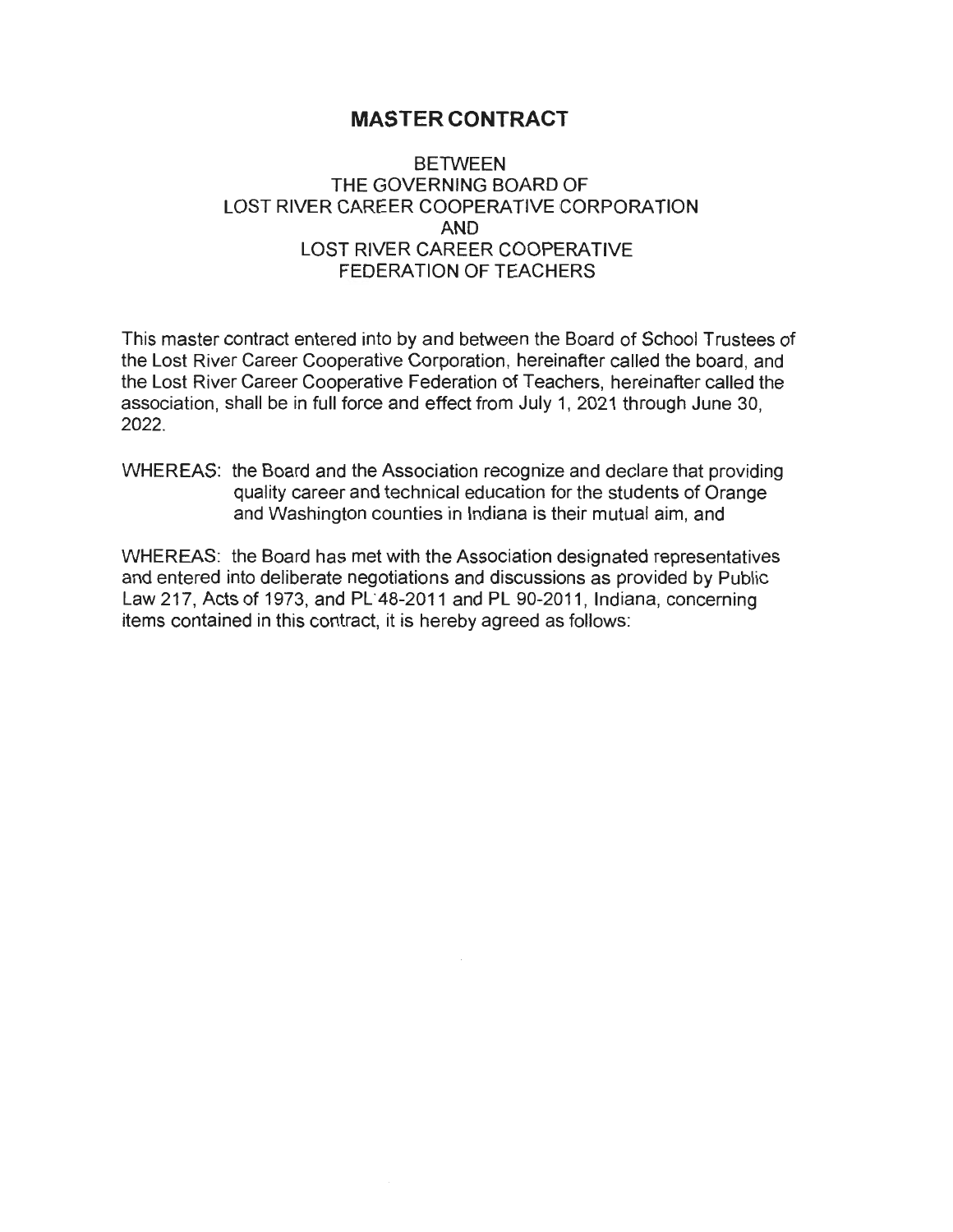# **ARTICLE I**

## **RECOGNITION AND DEFINITIONS**

A. RECOGNITION: The Board hereby recognizes the Lost River Career Cooperative Federation of Teachers as the exclusive representative of all teachers in the Lost River Career Cooperative Corporation.

#### B. DEFINITIONS:

- 1. The term "teacher" when used in this contract shall refer to all certified teaching personnel employed by the Board.
- 2. The term "Board" and "Association" shall include authorized officers, representatives, and agents.
- 3. The term "School Corporation", when used in this contract, shall refer to the Lost River Career Cooperative Corporation of Orange and Washington Counties in Indiana and the term "Federation" when used in this Agreement shall refer to the Lost River Career Cooperative Federation of Teachers in the State of Indiana.
- 4. The term "emergency" when used in this Agreement shall refer to a condition or situation which could not have been anticipated under normal circumstances.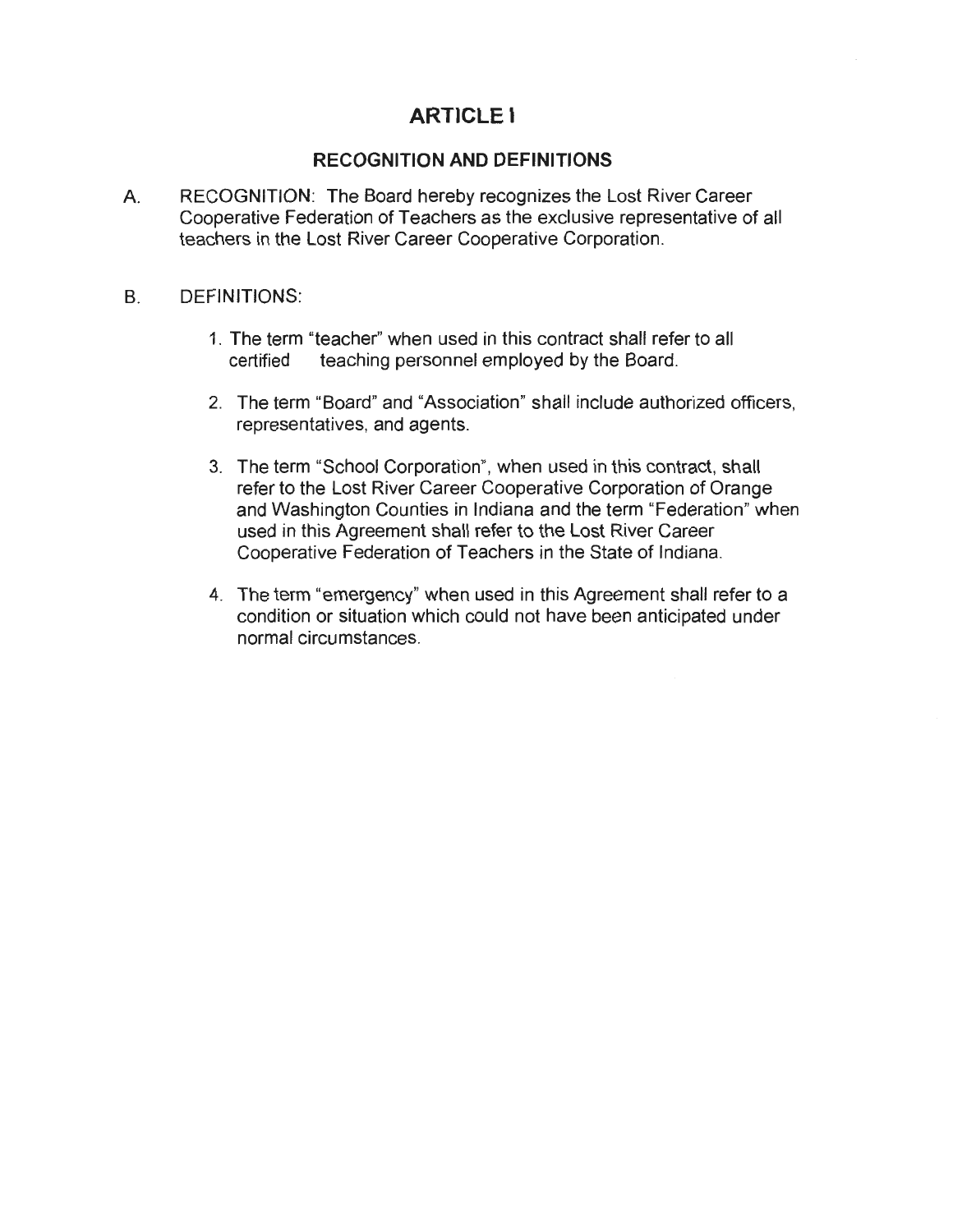# **ARTICLE II**

## **GENERAL PROVISIONS**

- A. The agreements in this Contract shall supersede any rules, regulations, or practices of the Board which are contrary to, or inconsistent with, the terms recorded herein.
- B. If any provisions of this Agreement or any application of this Agreement to any employee or group of employees is held to be contrary to law, then such provision or application shall not be deemed valid and subsisting, except to the extent permitted by law, but all other provisions or applications shall continue in full force and effect.
- C. The Director and the Federation shall meet at a time and place mutually agreed upon at the request of either party to discuss the implementation of the provisions of this Agreement.
- D. The Board, or its authorized representatives and representatives of the Federation shall meet at a place and time mutually agreed upon at the request of either party to discuss all matters relating to the implementation of this Agreement.
- E. The Board agrees to make available for inspection to representatives of the Federation all public records of the school corporation except those whose disclosure is prohibited by law, such to be made within a reasonable time after the request.
- F. After the beginning of the school year, the exclusive representative shall deliver by October 1 to the Board the names of teachers who authorize payroll deductions and the amounts of membership dues or assessments of the exclusive representative including the American Federation of Teachers. The Board shall deduct such sum in twenty-six (26) equal payments, corresponding with the pay schedule, or other convenient equal payments. The deductions shall be remitted monthly to the exclusive representative.

On or before the first Friday in September in each school year, the teacher shall provide written authorization to the director requesting a deduction from the salary of such teacher for the purpose of having the school corporation make remittances for tax sheltered annuities. Such authorization shall be for an amount divisible in twenty-six (26) equal installments and the Board shall thereafter make periodic remittances to the annuity selected on the basis of twenty-six (26) installments.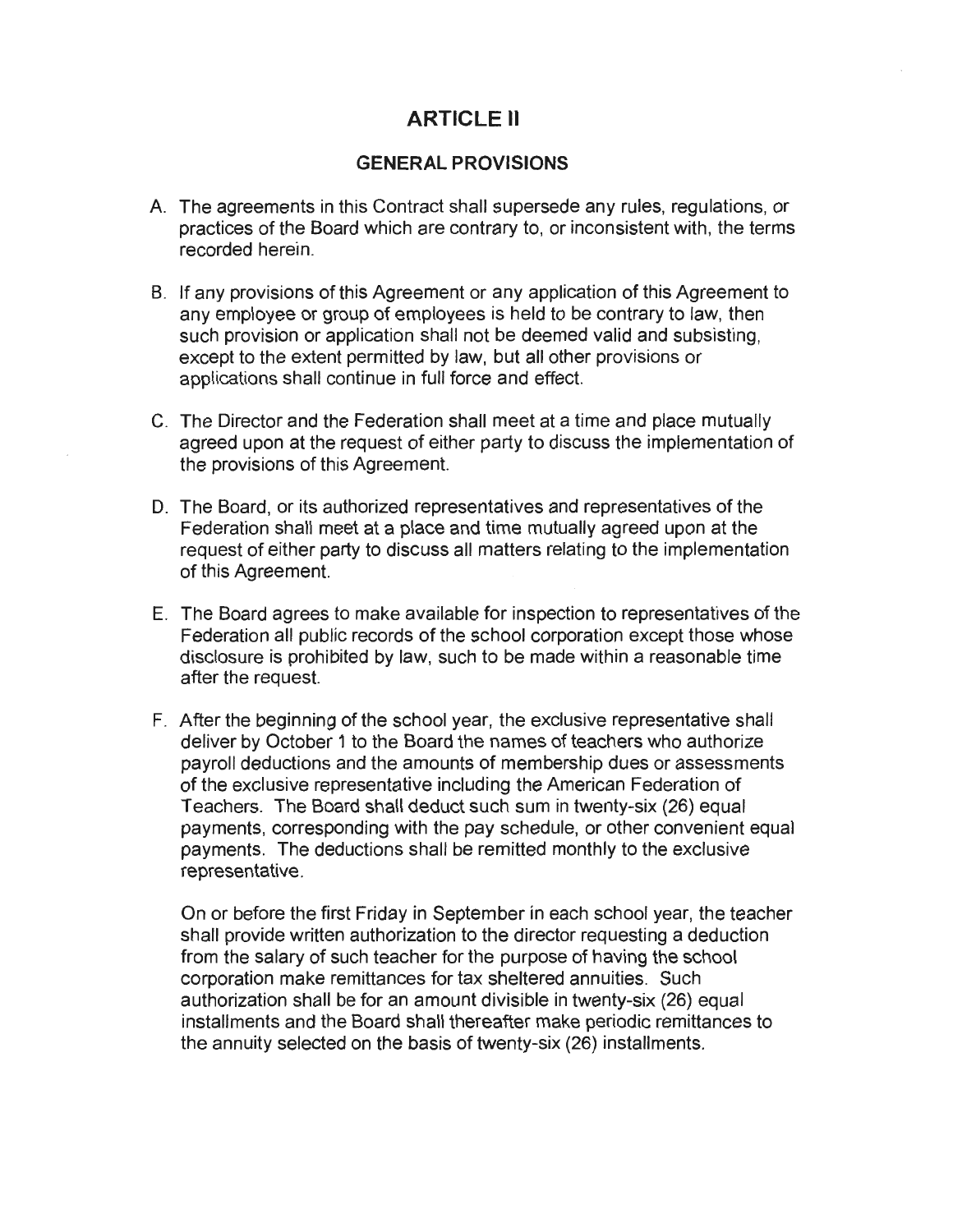# **ARTICLE Ill**

## **GRIEVANCE PROCEDURE**

This Grievance Procedure, hereinafter referred to as "Procedure," stipulates the conditions under, and the procedures by which, grievances alleged by certain certificated school employees as defined in this agreement shall be processed. If any such grievances arise, there shall be no stopping or suspension of work because of such grievances; but such grievances shall be submitted to the following grievance procedures.

A. Definitions -- As used in this Procedure

- 1. "Grievance" means and shall be limited to, an alleged violation of a specific article or section of this written agreement.
- 2. "Director" means the chief administrative officer of the school corporation or any person(s) designated by him/her to act in his/her behalf in dealing with certificated school employees.
- 3. "Grievant" means the certificated school employee(s) directly affected by the alleged violation making the claim.
- 4. "Days" mean calendar days.
- B. Structure
	- 1. The grievant shall be represented by the Federation at all formal levels of the Procedure, limited however to a total of two (2) representatives.
	- 2. There shall be no additional allegation or remedy submitted by the grievant or his/her representative during the grievance process once a formal grievance has been filed at Formal Level One.
- C. Procedure
	- 1. The number of days indicated at each level should be considered as maximum. The time limits specified may, however, be extended by mutual agreement of the grievant and the Board.
	- 2. Informal Grievance

Within forty-five (45) days of the time the grievant first knew or reasonably should have known of the act or condition upon which it is based, the grievant must present the grievance to his/her Director or immediate supervisor or his/her designee by meeting with him/her individually and privately, in an informal manner during non-instructional hours. Failure of the grievant to so meet and discuss said alleged grievance provided herein shall prevent the grievant from pursuing the other grievance levels (s). Within seven (7) days after presentation of the grievance, the Director or immediate supervisor or his/her designee shall give his/her answer orally to the grievant.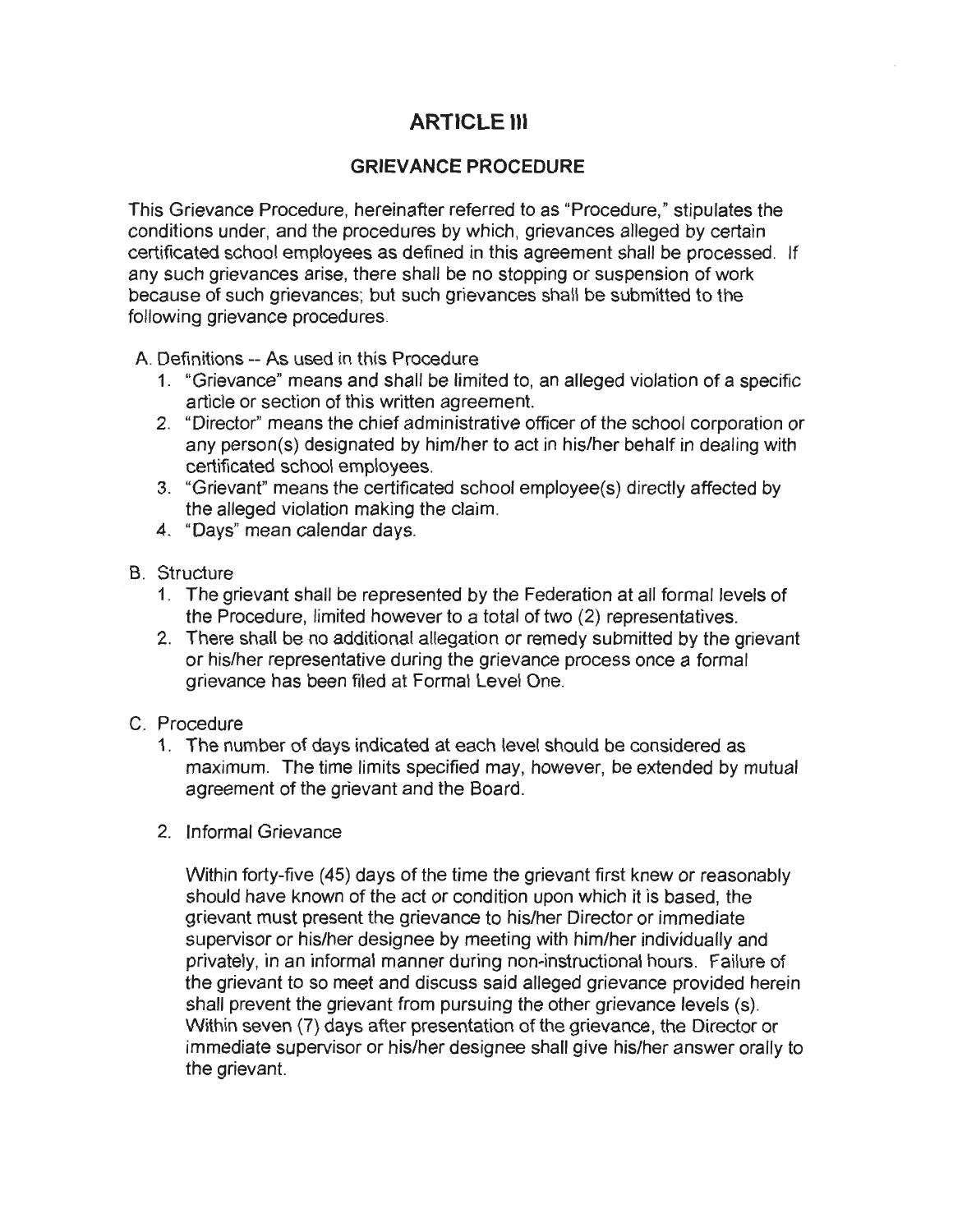#### D. Formal Grievance

- 1. Level One: Within ten (10) days of the oral answer, if the grievance is not resolved, it must be filed by the grievant with the Director or his/her designee in writing, signed by the grievant and the Federation Grievance Chairman on the forms attached hereto as Appendix C. Within seven (7) days after receiving the written grievance, the Director or supervisor or his/her designee shall communicate his/her designee shall communicate his/her answer in writing to the grievant.
- 2. Level Two: In the event the grievance is not resolved at Level One, or if no written decision has been rendered within the time limit provided, the grievant may submit the grievance to the Board provided the grievant files said written appeal with the Board within seven (7) days of the receipt of the Director's answer.

Upon receipt of said appeal, the Board shall hold a hearing and rule within sixty (60) days on the disposition of the grievance. The ruling must be in writing. If allowable by the law, the hearing shall be in executive session of the Board and not a public meeting, but at a specific designated time. At least ten (10) days' written notice of the hearing shall be given grievant and the Federation Grievance Chairman.

- E. Miscellaneous
	- 1. All documents, communications and records dealing with the grievance shall be filed separate from the personnel files of the grievant.
	- 2. Any hearing on a grievance must be held during non-instructional hours.
	- 3. Only days when school is in session will count in the time allotments for grievance procedures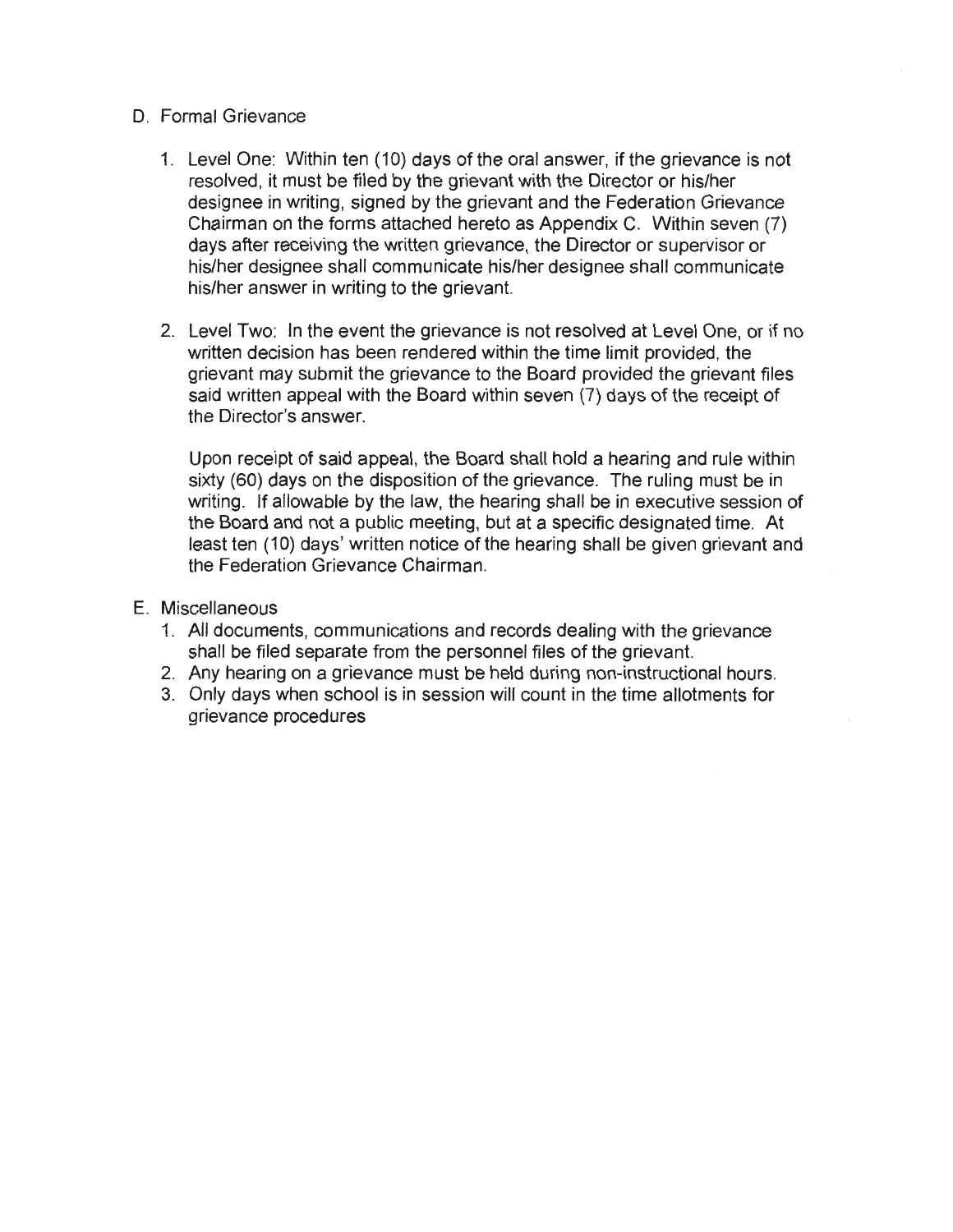# **ARTICLE IV**

## **LEAVES OF ABSENCE**

#### A. Leave days

School Employees shall be allowed seventeen (17) leave days each year of employment if contracted for 185 days. If in any one school year the School employee shall be absent less than the allocated number of days, the remaining days shall accumulate in leave days up to two-hundred seventy-eight (278) days.

- B. Jury Duty: Teachers may be granted leave for jury duty with regular salary provided they endorse the jury check to LRCC.
- C. Death in the Family: Each teacher may be absent not to exceed five (5) consecutive days with pay for school days on account of each death in the immediate family during the period before and after death. The definition of "immediate family" is father, mother, father-in-law, mother-in-law, grandchild, husband, wife, or child of the teacher or spouse or any other relative who was living at the time of the death as a member of the household of the teacher. One day's absence without loss of pay shall be given for the death of an uncle, aunt, first cousin, niece, nephew, brotherin-law, sister-in-law, grandparent, or grandparent-in-law, not living in the household of the teacher. Each teacher may be absent not to exceed three (3) working days within five (5) calendar days on account of a death of a brother or sister.
- D. Emergency Leave: Leave paid or unpaid may be granted for emergency by the director.
- E. At the conclusion of a school year, the Board will compensate the teachers additionally as follows:

| 1. Teachers using a total of 0 leave days \$360          |
|----------------------------------------------------------|
| 2. Teachers using a total of 1 leave day \$300           |
| 3. Teachers using a total of 2 leave days \$240          |
| 4. Teachers using a total of 3 leave days \$180          |
| 5. Teachers using a total of 4 leave days \$120          |
| 6. Teachers using a total of 5 leave days \$ 60          |
| 7. Teachers using a total of 6 or more leave days.  \$ 0 |
|                                                          |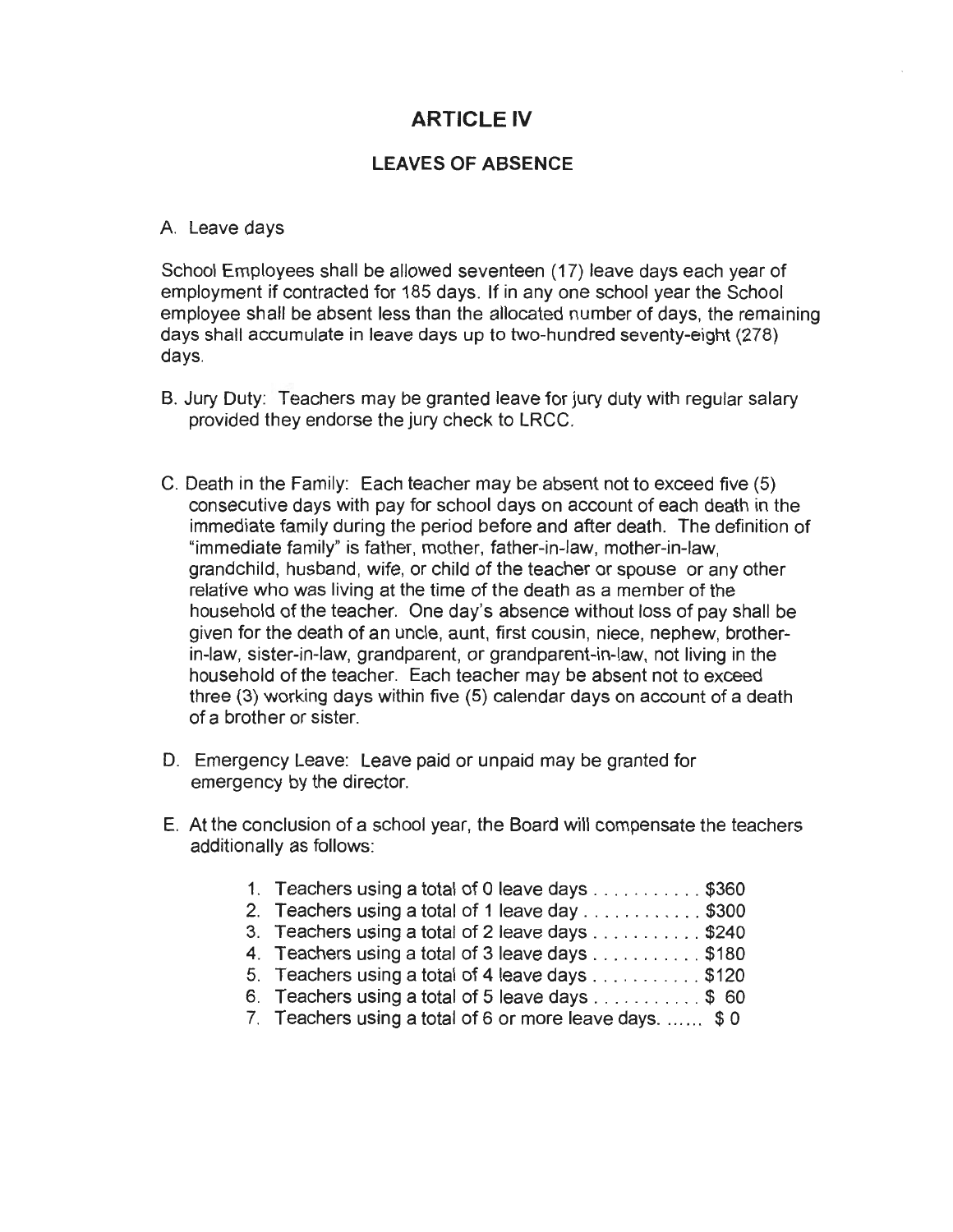# **ARTICLEV**

#### **COMPENSATION AND EXPENSES**

- A. Leave: Effective at the beginning of each school year Teachers shall be entitled to be absent from school with pay on account of personal illness, quarantine, or personal business for a total of seventeen (17) days. Unused leave may accumulate to two-hundred seventy-eight (278) days.
- B. Salary: Starting salaries of teachers is set forth in Appendix A.
- C. Salary: Salary range for 2021-22 school year is \$38,475.00 to \$65,475.00 This range does not include 2021-22 increases or the ISTRF Corporation contribution.
- D. Salary: Salaries for extra-curricular can be found in Appendix B.
- E. Compensation plan for salary increase

Base Salary Increases

1. General Eligibility

a. To receive a salary increase and move to the next level teachers will need to meet the following criteria to receive compensation: (1) year of experience (defined as working in the Cooperative at least 120 days in the prior school year) and (2) an evaluation rating of effective or highly effective.

b. A teacher who is in the first two full school years of instructing students who receives an evaluation rating of improvement necessary, effective, or highly effective is eligible for a salary increase.

2. Factors and definitions

a. Evaluation rating – The teacher received a highly effective or effective evaluation rating for the prior school year.

b. Year of experience - The teacher was employed in the corporation for at least 120 days in the prior year.

- 3. Distribution amounts to be added to a teacher's base salary
	- a. Evaluation factor= \$1962.50
	- b. Experience factor  $= $1962.50$
- 4. Redistribution

Any funds otherwise allocated for teachers who were rated ineffective or improvement necessary will be equally redistributed to all teachers rated effective or highly effective. The redistribution will be in the form of a stipend that will be paid at the end of the school year.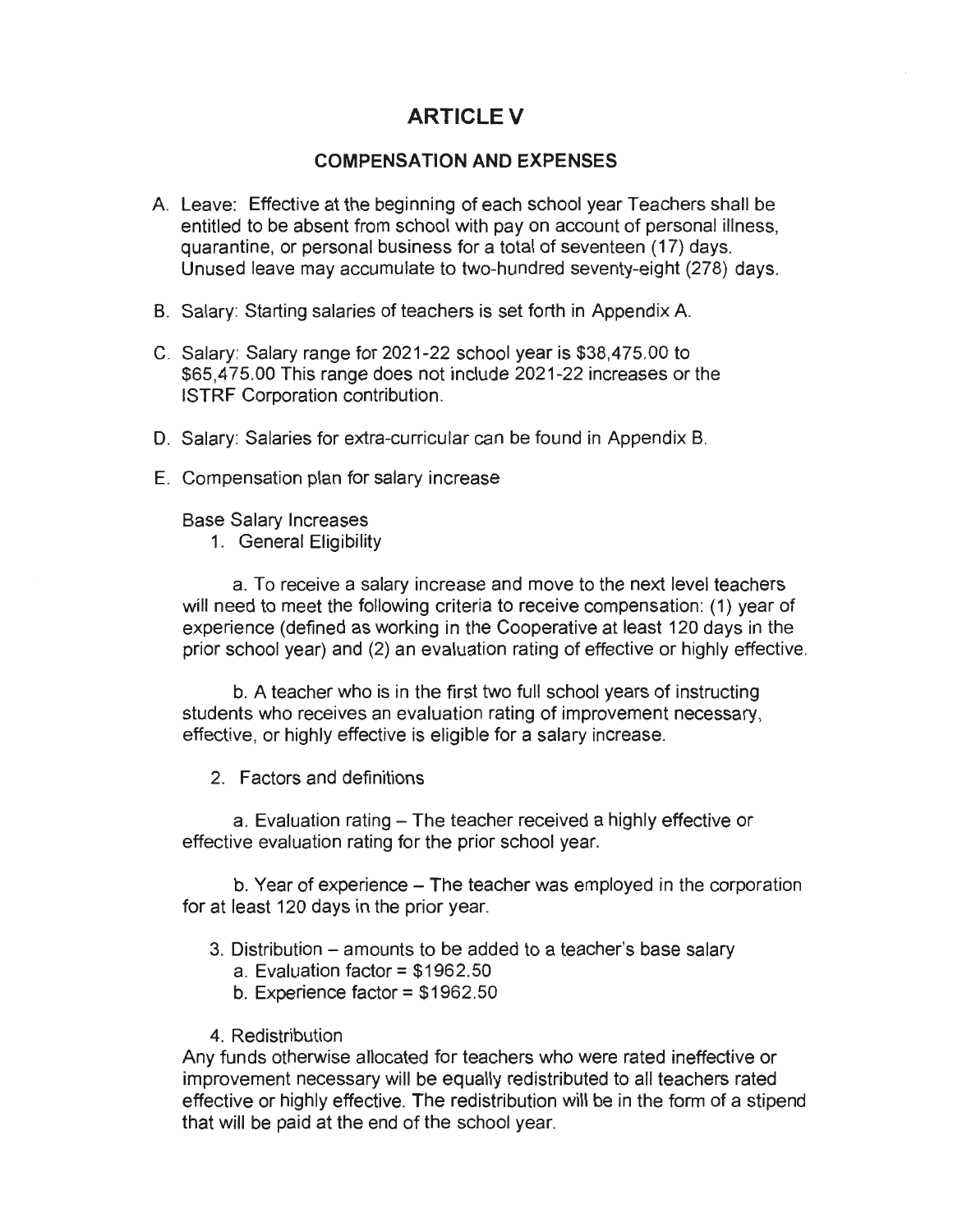F. Any teacher satisfying the factors that has reached the maximum salary on the compensation model will receive salary increases as a stipend.

G. Stipends

- 1. Amount of stipend = \$333
- 2. General Eligibility

Only teachers who receive an evaluation rating of highly effective or effective are eligible for a stipend.

- F. Reimbursement to teachers for automobile travel necessary to the performance of their duties shall be made at the IRS allowable rate. Such travel must have been approved by the Director.
- G. The Board shall purchase liability insurance to protect teachers during the performance of their professional duties.
- H. Teachers shall be paid in twenty-six (26) equal installments. (September through August- every two weeks)
- I. Initial Placement on the Salary Schedule
	- 1. A Work Place Specialist shall be placed in the Bachelor Degree Column as determined by teaching and work experience.
	- 2. A Work Place Specialist with a Bachelor Degree will be placed in the Bachelor Degree Column.
	- 3. A Work Place Specialist with a Master's Degree shall be placed in the Master's Degree Column.
	- 4. Each teacher will receive one-year (1) of experience credit for
		- a. Each year of military service up to four (4) years.
		- b. Work Place Specialist: For each three (3) years of work experience in his/her trade area above eight (8) years' work experience, he/she shall receive one (1) one year of experience credit not to exceed four (4) years of experience credit.
		- c. A teacher with a Bachelor's degree will receive one year of experience credit for each four (4) years of work experience in his/her trade or career not to exceed four (4) years of experience credit.
	- 5. The initial placement for the new hire who has a bachelor's or master's degree will be at the discretion of the CTE Director within the range of the current new hire salary schedule.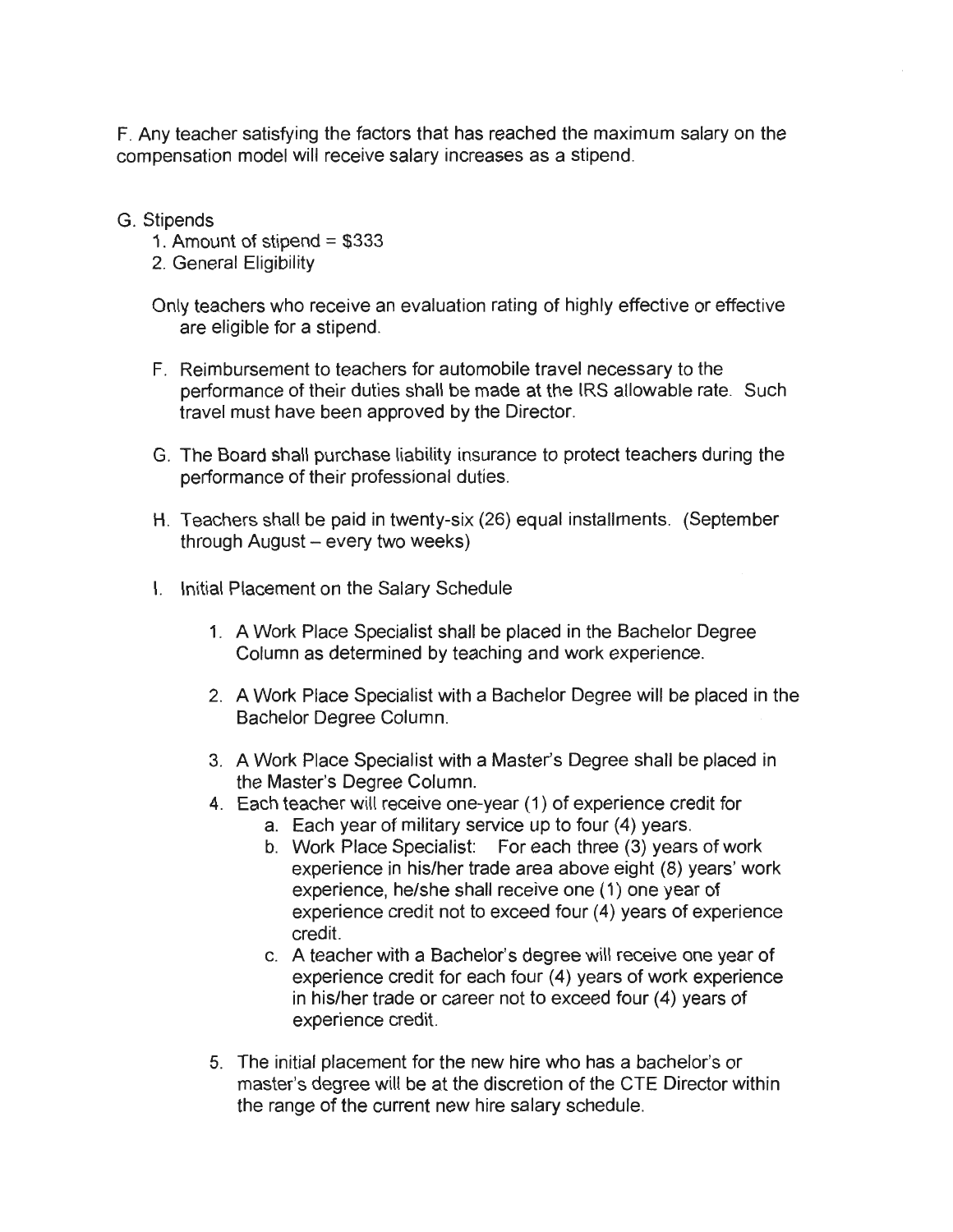- J. Severance Pay: After ten ( 10) years continuous service in the Lost River Career Cooperative school corporation and in good standing or upon retirement after attaining at least the age of 53 years, the teacher will be compensated \$63.60/day for a maximum of 278 unused leave days.
- K. Retirees purchasing insurance: After ten (10) years continuous service in the school corporation and after retirement after attaining at least the age of fifty-three (53) years, a teacher may elect to continue in the health insurance plan of the school corporation by paying all expenses of such plan. The ability to participate ceases when the retiree becomes eligible for Medicare. To remain eligible for the insurance benefit, the early retiree must pay his/her share of the insurance package to the business office of the LRCC before the date the LRCC pays the monthly premium to the insurance company. The retiree must give notice in writing to the Director of his/her intent to retire, and to continue to participate in the group health insurance plan, no later than the last day of the school preceding the beginning of the first school year of the teacher's retirement. Both parties agree to follow state and federal laws with respect to retirees' dependents' insurance coverage.
- L. To receive early retirement benefits, a teacher must complete the school year preceding retirement. This restriction may be waived by the Board for health reasons.
- M. Section 125: Active teachers shall be permitted to participate in the benefits provided to employees by Section 125 of the Revenue Act of 1978. The Board shall have authority to pick the plan for Section 125 treatment. The Board shall pay the start-up costs, if any. The teachers shall pay administrative fees .
- N. Bridge to Social Security: A teacher who is between the age of fifty-two and one-half (52 ½) years prior to the beginning of the next school year (the first teacher day), and eligibility for full Social Security benefits and at the top of the master's schedule is eligible for Bridge to Social Security benefits. Said teacher must have completed at least ten and one-half (10) ½) years teaching at Lost River Career Cooperative or South Central Area Vocational School and have notified the school corporation (LRCC) in writing by the last day of the school year. This restriction may be waived for health reasons. The Corporation will pay the early retiree at the rate of Five Hundred Seven Dollars (\$507.00) per month in twenty-six consecutive bi-weekly payments from the date of his/her retirement from LRCC for eight and one-half (8 ½) years or until eligible for full Social Security benefits whichever is less. In addition, the Corporation shall pay on behalf of the retiree Two Hundred Seventy-Eight Dollars and 42/00 (\$278.42) per month toward the cost of the health, dental, vision and life insurance package chosen by the teacher through the month the retiree becomes eligible for Medicare. The retiree's share of the insurance premium cost, if any, will be deducted out of the retiree's bi-weekly checks.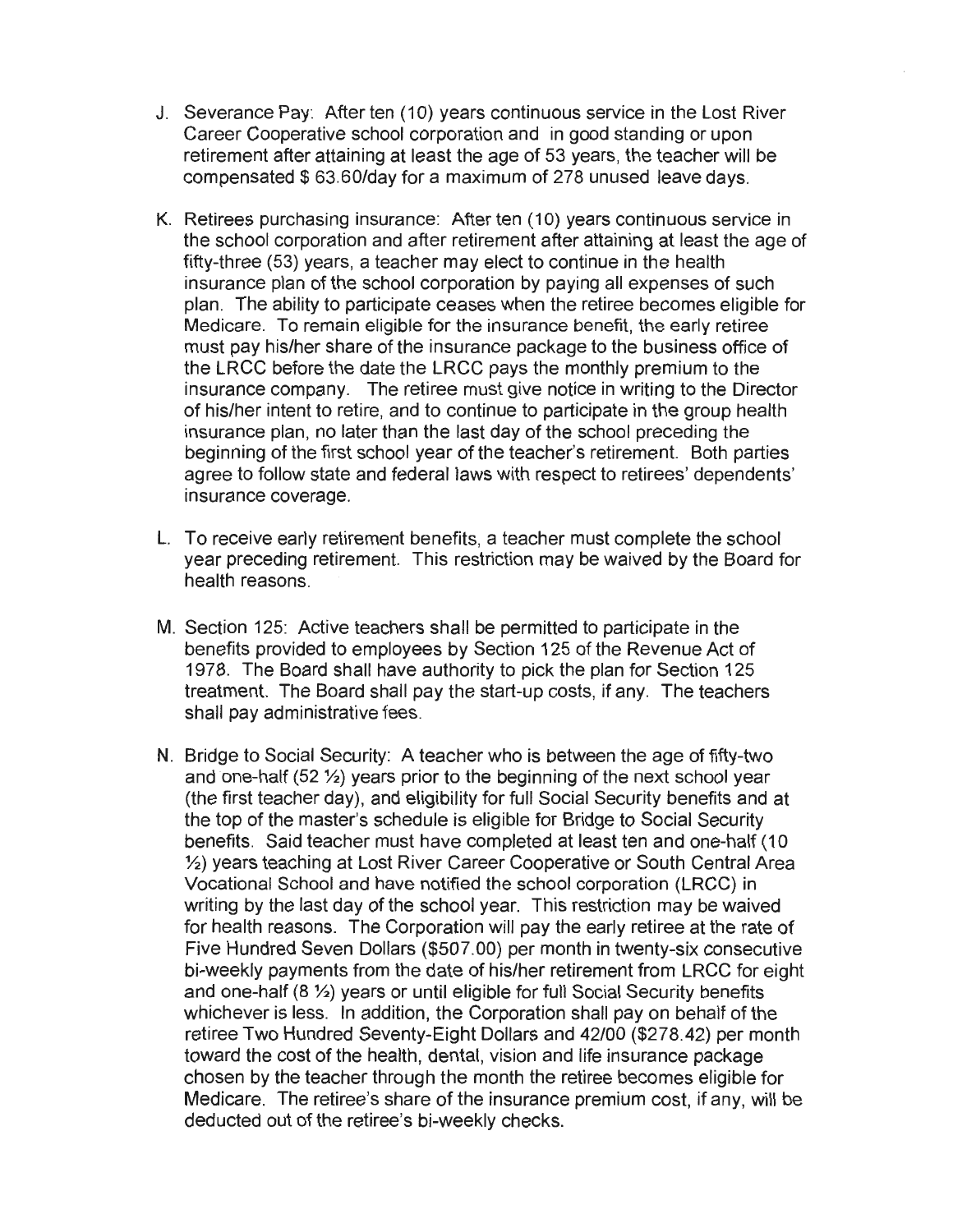- 1. It is understood and agreed to that in addition to the Bridge to Social Security benefits spelled out herein, a retiring teacher shall also receive the severance pay benefits a teacher is entitled to receive.
- 2. After giving the School Corporation official written notification of his/her intent to take retirement and in the event the retiree dies before reaching the age of qualifying for full Social Security benefits, the retiree's spouse and dependent children shall be allowed to remain in the School Corporation's health, dental, and vision insurance plans until said spouse reaches the age of qualifying for full Social Security benefits with the spouse paying 100% of the insurance premiums. It is understood and agreed to that at the time of death of the retiree, his/her spouse and dependents are frozen in coverage and no new participants (new spouse and/or new dependent children) can be added to the insurance plan in effect at the time of the retiree's death. Further, "dependent children" status shall be determined in accordance with the provisions of the insurance carriers.
- 3. In the event of the death of an employee who has met all Bridge to Social Security qualifications but has not announced his or her retirement from teaching, the surviving spouse shall be allowed to maintain the health insurance plan of the deceased teacher until the surviving spouse reaches the age of qualifying for full social security benefits by paying one hundred percent (100%) of the insurance premium.
- 4. In the event that the retiree goes off of the insurance benefits when he/she reaches the age of qualifying for full Social Security benefits and in the further event the retiree's spouse is younger than the retiree, said spouse will be allowed to remain in the insurance programs (health, dental and vision) at the expense of the spouse until said spouse reaches the age of qualifying for full Social Security benefits by paying one hundred percent (100%) of the insurance premium.
- 5. It is understood and agreed to that in the event of the death of the retiree who is still receiving benefits (the monthly stipend) from the School Corporation, said benefits such retiree would have been entitled to receive had he/she survived, will be paid directly in the same manner benefits would have been paid and the retiree survived, to the surviving spouse of the deceased or the child or children of the deceased.
- 6. It is understood and agreed to that the annual Bridge to Social Security Stipend together with Severance Pay (which does not include the Bridge to Social Security Insurance benefits spelled out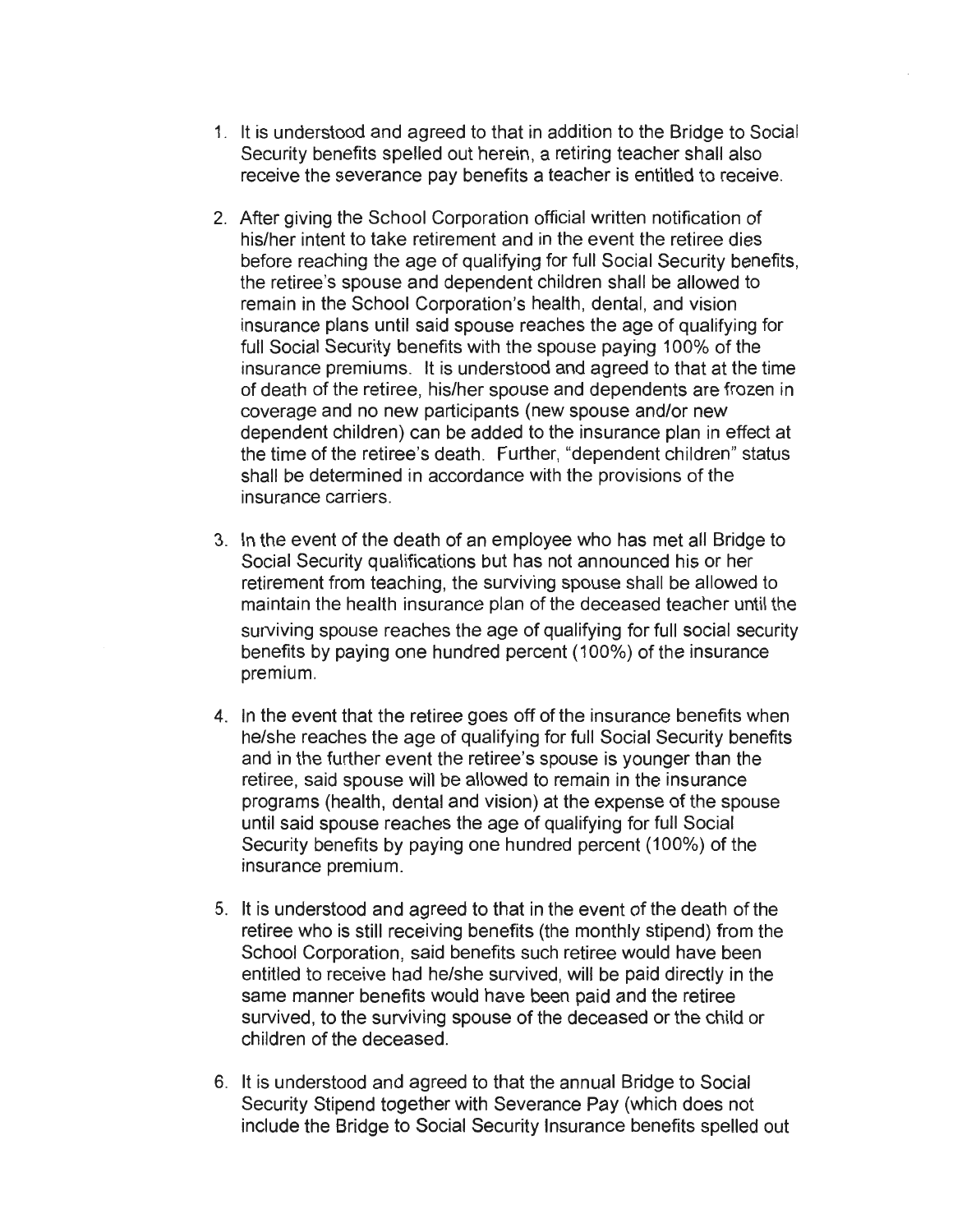herein) shall not exceed the maximum annual Social Security benefit a person can receive.

- 0 . 403(b) Retirement Plan:
	- 1. The School Corporation shall establish a qualified retirement plan in Section 403(b). All Certified staff shall be eligible to participate in the ongoing 403(b) Plan.
	- 2. Each Teacher may elect to make a salary reduction election and make tax deferred contributions, to a 403(b) of the Internal Revenue Code (the Code) to the maximum limits allowed by the Code.
	- 3. The Board agrees to contribute One Percent (1%) of each bargaining unit member's base salary into each individuals separate 403(b) account for teachers under contract in 2010-2011 who are not eligible for "bridge to social security" Retroactive to 2008-2009. Teacher will be eligible for contribution from Lost River Career Cooperative entering the third consecutive contract and holding a Work Place II Teaching License or Indiana Teaching License. The Board shall make equal monthly contributions throughout the school year, and will complete its contributions on or before August 1 of each succeeding year.
	- 4. The single investment vendor for the 403(b) account shall be chosen by mutual agreement between the Board and the association, There shall be no cost to Lost River Career Cooperative to administer this program. There will be no commingling of accounts and each Employee may determine how his or her account shall be invested among the investment options made available by the investment vendor for the 403(b) Plan.
	- 5. After ten (10) continuous years of service in the School Corporation, a Teacher who is between the age of fifty-three (53) years and eligibility for full Social Security benefits is eligible for Post-Separation 403(b) benefits.
	- 6. Authorized leaves of absence shall not be considered a break in continuous employment.
	- 7. A Teacher who is not fully vested in this program and who voluntarily resigns or is terminated shall forfeit all contributions made by the board but retain personal contributions made to 403(b) from payroll deductions. Any forfeited amounts shall be returned to the School Corporation.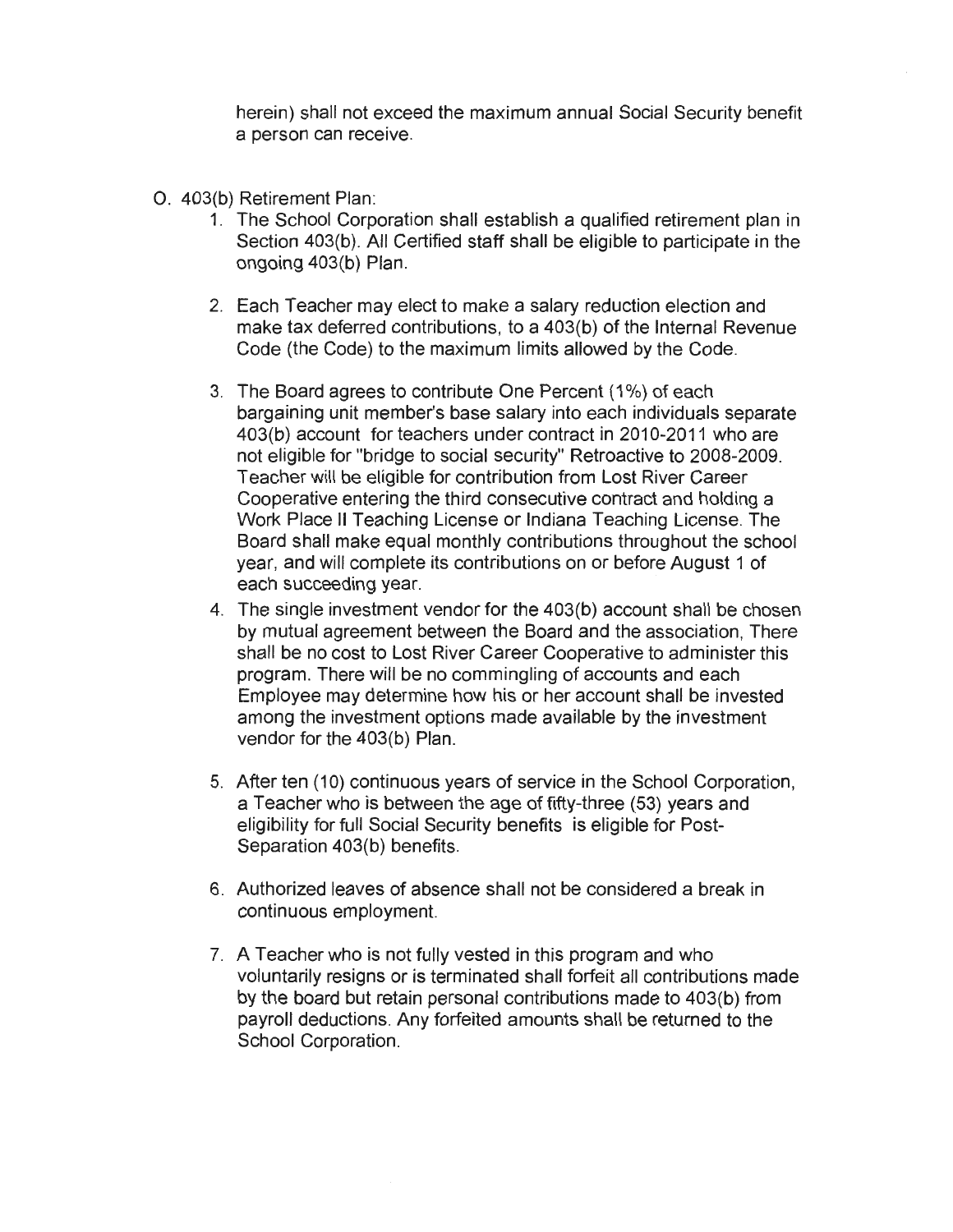## **ARTICLE VI**

The undersigned attest to the following:

1. A public hearing was held in compliance with I.C. § 20-29-6-1 (b) on September 28, 2021, and electronic participation from the parties and/or public was permitted; and

2. A public meeting in compliance with I.C. § 20-29-6-19 was held on October 20, 2021 to discuss the tentative agreement and electronic participation from the governing body and/or public was not permitted.

3. A public meeting in compliance with I.C. § 20-29-6-19 was held on November 10, 2021 for ratification of tentative agreement and electronic participation from the governing body and/or public was not permitted.

This Agreement shall be effective as of July 1, 2021 and continue in effect through June 30, 2022. This agreement shall not be extended orally and it is expressly understood that it shall expire on the date indicated.

It is agreed that the conditions set forth within this contract have been settled, unless referenced to averages of participating schools. When participating schools settle their contracts, then averages can be calculated, at which time all areas of the contract with reference to averages of the participating schools will become effective immediately.

This agreement is made and entered into as of this 10th day of November 2021, by and between the Governing Board of the Lost River Career Cooperative, Counties of Orange and Washington, State of Indiana, Party of the First Part, heretofore referred to as the "Board" and Lost River Career Cooperative Federation of Teachers, Party of the Second Part, heretofore referred to as the "Federation."

| <b>GOVERNING BOARD,</b>       |
|-------------------------------|
| LOST RIVER CAREER COOPERATIVE |
|                               |
| President of Board            |
|                               |

LOST RIVER CAREER COOPERATIVE FEDERATION OF TEACHER

Well 121 .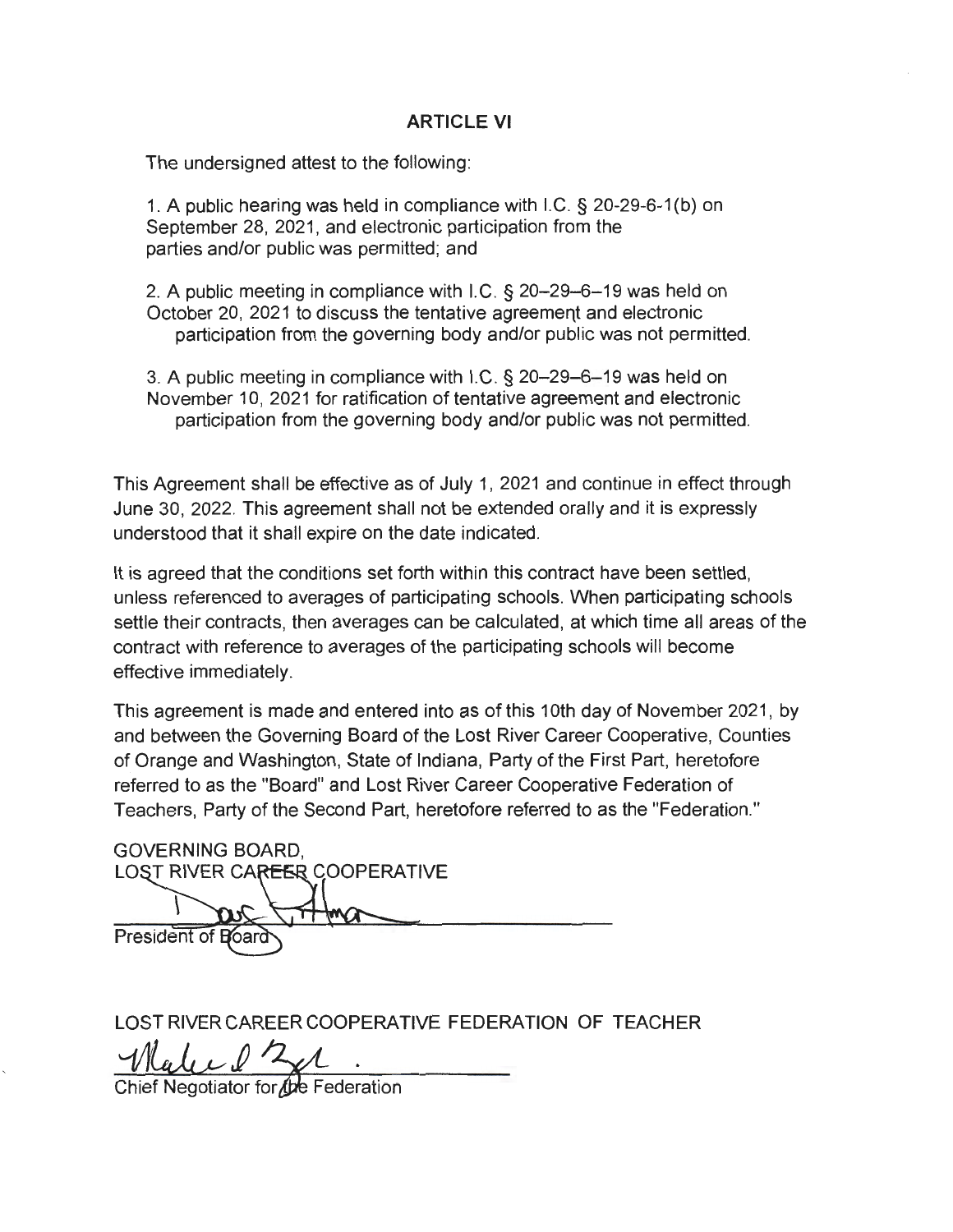|       | New hire 2021-22 Salary Level |           |
|-------|-------------------------------|-----------|
| LEVEL | <b>BS</b>                     | MS        |
| A     | 40,000.00                     | 41,800.00 |
| B     | 41.200.00                     | 43,000.00 |
| C     | 42,400.00                     | 44,200.00 |
| D     | 43,600.00                     | 45,400.00 |
| E     | 44,800.00                     | 46,600.00 |
| F     | 46,000.00                     | 47,800.00 |
| G     | 47,200.00                     | 49,000.00 |
| н     | 48,400.00                     | 50,200.00 |
| ı     | 49,600.00                     | 51,400.00 |
| J     | 50,800.00                     | 52,600.00 |
| К     | 52,000.00                     | 53,800.00 |
| Г     | 53,200.00                     | 55,000.00 |
| M     | 54,400.00                     | 56,200.00 |
| N     | 55,600.00                     | 57,400.00 |
| О     | 56,800.00                     | 58,600.00 |
| P     | 58,000.00                     | 59,800.00 |
| Q     | 59,200.00                     | 61,000.00 |
| R     | 60,400.00                     | 62,200.00 |
| S     | 61,600.00                     | 63,400.00 |
| Т     | 62,800.00                     | 64,600.00 |
| U     | 64,000.00                     | 65,800.00 |
| V     | 65,200.00                     | 67,000.00 |
| W     | 66,400.00                     | 68,200.00 |
| χ     |                               | 69,400.00 |
| Y     |                               | 70,600.00 |
| Z     |                               | 71,800.00 |

## APPENDIX A - New Hire Compensation Model

#### **\*185 days**

\*The number of days is included solely for informational purposes.

Teachers will follow their home schools calendar

In addition to the salaries set forth, three (3%) of the amount to be paid a teacher under the Salary Schedule shall be paid to the Teachers' Retirement Fund by the school.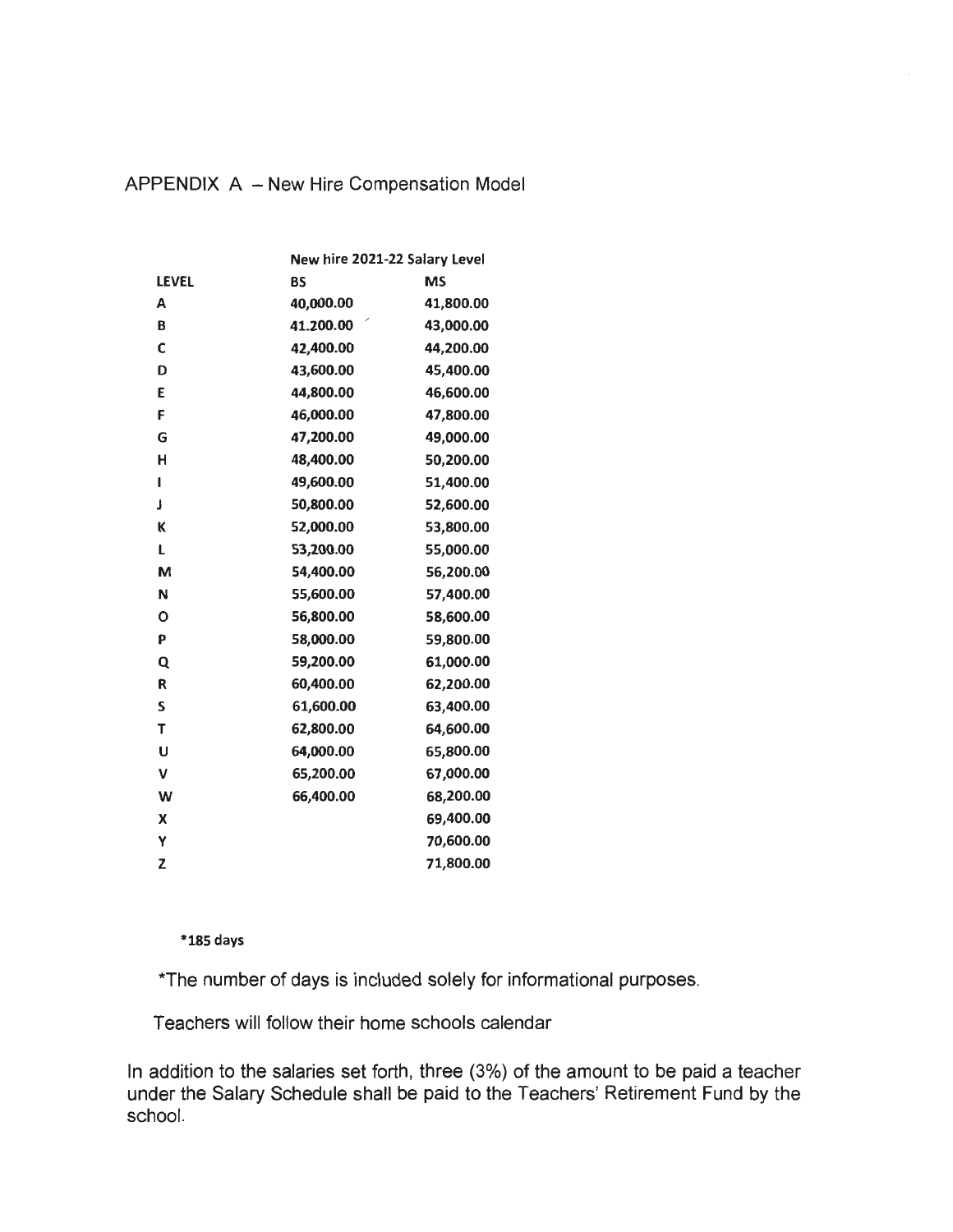Beginning October 1, 2021 The school shall contribute \$670 per month toward a Health Insurance Plan and \$20/month towards a Dental and Vision Insurance Plan

All retroactive payments will be made as early as is feasible or as requested by lump sum.

Any supplementary service contract will be paid when completed. The Board shall pay all but one (\$1.00) Dollar of \$85,000 term life insurance policy for each teacher under contract

If the teacher leaves the employment of the School Corporation by resignation or termination with cause, insurance benefits shall not continue. The Board shall pay all but one (\$1 . 00) of a long term disability program to be chosen by the Board but equivalent in scope and coverage to the plan submitted by the teachers.

Termination without cause permits the teacher to receive benefits through the next July 31.

Should the full stipend not be utilized by a member for their health insurance, remaining dollars will be put into a Health Savings Card for the member's use.

APPENDIX B. - EXTRA-CURRICULAR SALARY SCHEDULE

State recognized CTSO sponsor Ex. Skills USA, BPA, HOSA, Sea Perch--------\$500

For any Skills USA-VICA, BPLA, BPA, HOSA, FFA, DECA, FCCLA or any other State recognized CTSO contest above the Indiana state level, the advisor shall receive his /her daily rate of pay for days actually involved in advising outside of regular contracted days plus \$25 per day expense money plus approved travel reimbursement.